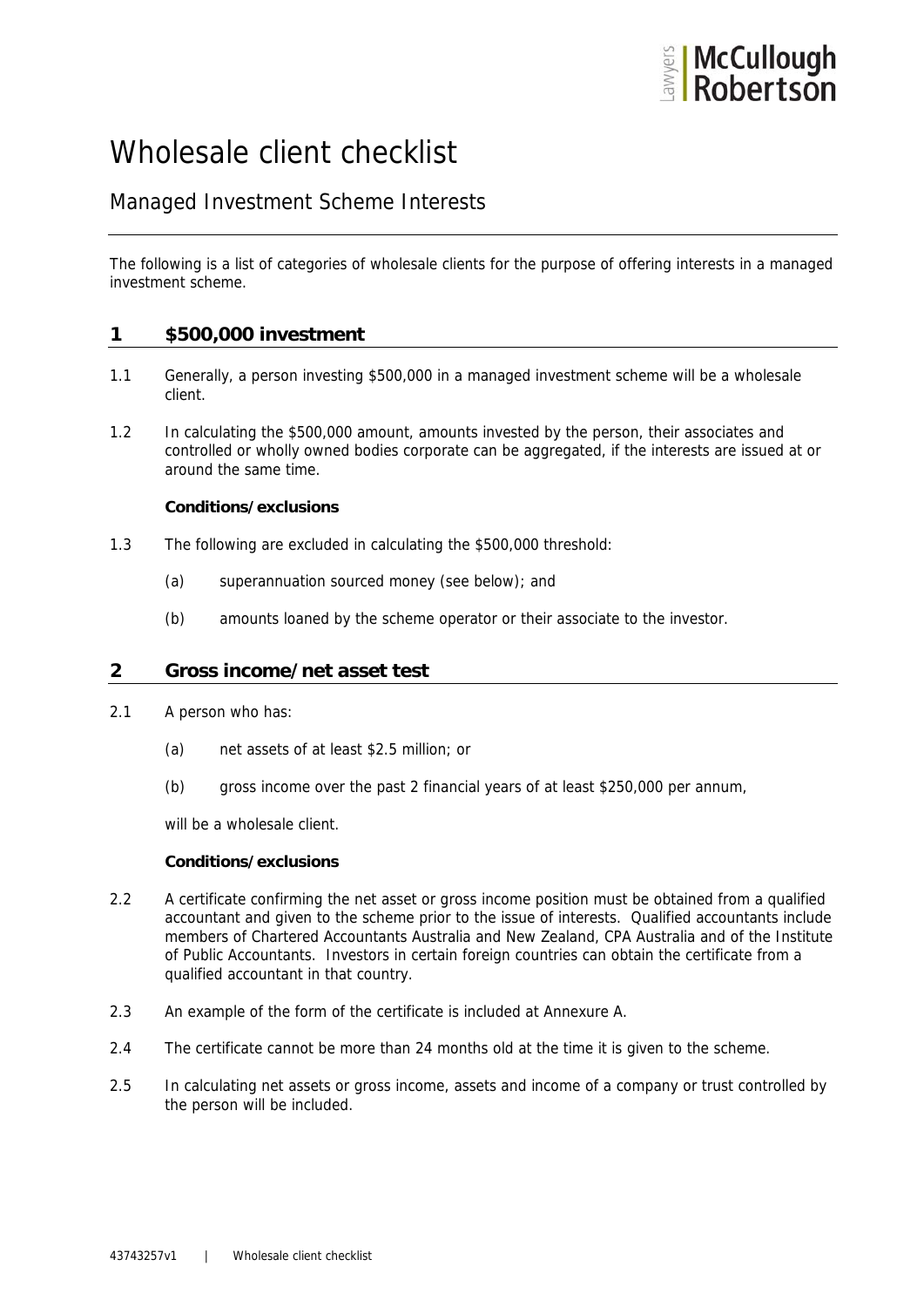

### **Examples**

- (a) Mr Smith earned a gross income of \$150,000 per annum for the last two financial years and controls a company which earned gross income of \$100,000 per annum over the last two financial years. These amounts can be aggregated and Mr Smith will be a wholesale client.
- (b) Mr and Mrs Smith have combined income of \$250,000 per annum for the last two financial years. They do not count as a wholesale client either separately or together.
- (c) Mr and Mrs Smith jointly control a trust which has net assets of \$2.5 million. Neither Mr nor Mrs Smith qualify in their own right, nor do they qualify together, as a wholesale client. However, the trustee investing in its capacity as trustee of a trust will qualify as a wholesale client.
- (d) Mr Smith has net assets of \$2.5 million, including \$1 million net assets in his self managed superannuation fund of which he is the only member. Mr Smith is a wholesale client.
- (e) Mr Smith is the beneficiary of a discretionary trust. Mr Smith is unable to include all or a portion of the value of the trust assets in calculating his net asset position.
- (f) Mr Smith has units in a unit trust. Mr Smith can count the value of those units as an asset in determining his net asset position.
- (g) Mr Smith is the sole trustee and member of his self-managed superannuation fund and the fund has net assets of \$2.5 million. Mr Smith investing in his capacity as trustee of the self-managed superannuation fund will qualify as a wholesale client.

### **3 Use in a business**

3.1 If the investor is acquiring an interest in the scheme for use in connection with a business, the investor will be a wholesale client.

#### **Exclusions/Conditions**

- 3.2 This does not apply if the business is a small business. A small business is:
	- (a) in the case of a business which manufactures goods, a business employing less than 100 people; or
	- (b) in the case of any other type of business, a business employing less than 20 people.

### **4 Professional investor**

- 4.1 A professional investor, and a wholly-owned subsidiary of a professional investor which is a body corporate, is a wholesale client.
- 4.2 A professional investor includes:
	- (a) a financial services licensee;
	- (b) a body regulated by APRA, excluding the trustee of a superannuation fund, approved deposit fund, pooled superannuation trust or public sector superannuation scheme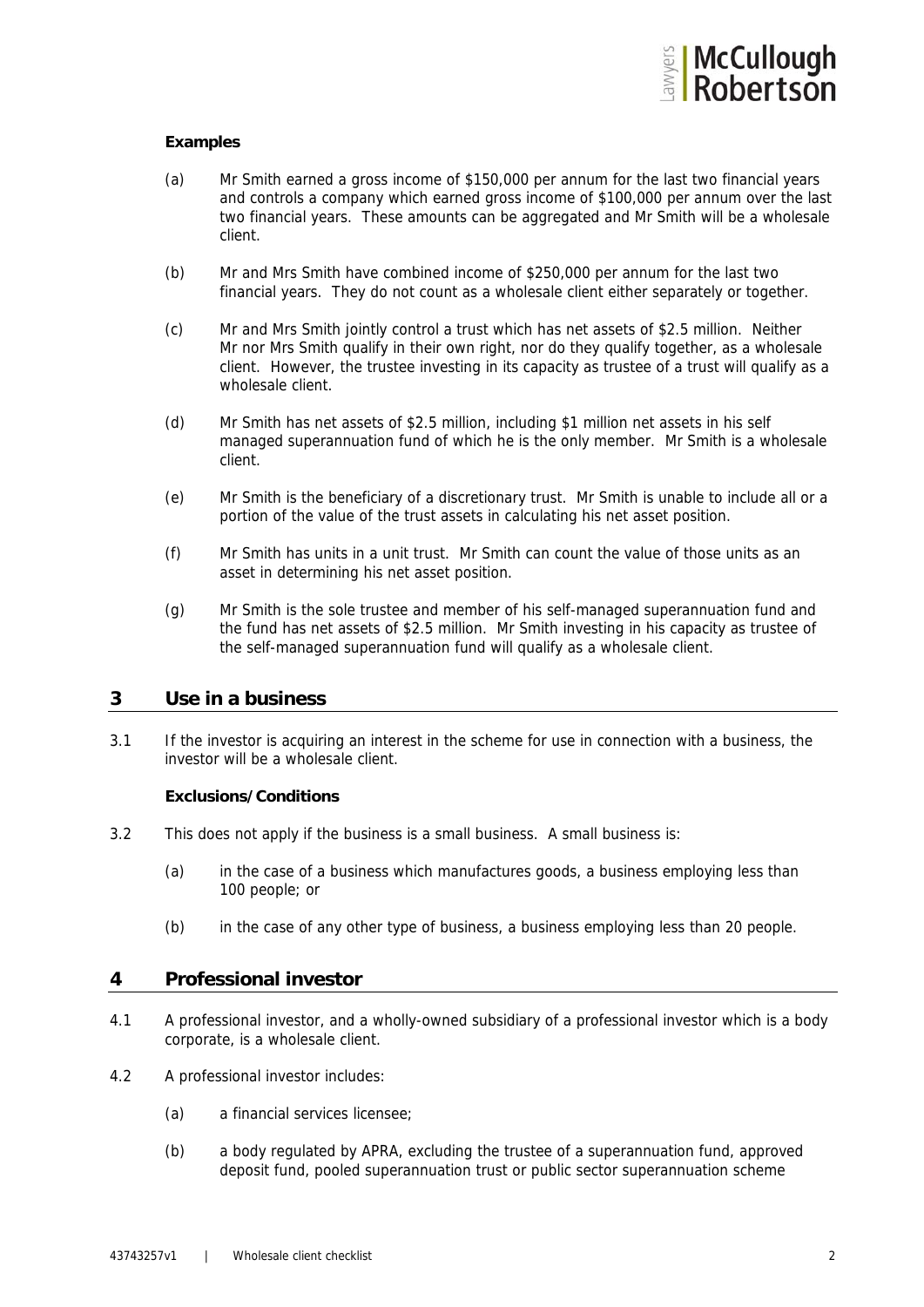

(self-managed superannuation funds are a superannuation fund for this purpose and are primarily regulated by the ATO and not APRA and therefore do not fall within this category);

- (c) the trustee of a superannuation fund (which includes self-managed superannuation funds), approved deposit fund, pooled superannuation trust or public sector superannuation scheme and the fund, trust or scheme has net assets of at least \$10 million (eg for a superannuation fund to be a professional investor it must have net assets of at least \$10 million);
- (d) a body registered under the Financial Corporations Act 1974;
- (e) a person who has or controls gross assets of at least \$10 million (including assets held by an associate or under a trust the person manages);
- (f) a listed entity or related body corporate of a listed entity;
- (g) an exempt public authority;
- (h) a company or unincorporated body which:
	- (i) carries on a business of investing in financial products, interests in land or other investments; and
	- (ii) invest funds raised from offers to the public for such purpose; and
- (i) the person is a foreign entity which, if established or incorporated in Australia, would fall within one of the preceding paragraphs.

# **5 Sophisticated investor**

- 5.1 A sophisticated investor (as explained below) is a category of wholesale client.
- 5.2 A financial services licensee may certify a person as being a sophisticated investor where the person has previous experience in using financial services and investing in financial products that allows them to assess:
	- (a) the merits of investing in the scheme;
	- (b) the value of investing in the scheme;
	- (c) the risks associated with investing in the scheme;
	- (d) their own information needs; and
	- (e) the adequacy of the information given to them by the scheme operator.

#### **Conditions/exclusions**

- 5.3 The certificate must be in writing and:
	- (a) set out the reasons for which the financial services licensee reasonably believes the person is a sophisticated investor, and
	- (b) include an acknowledgment by the person that: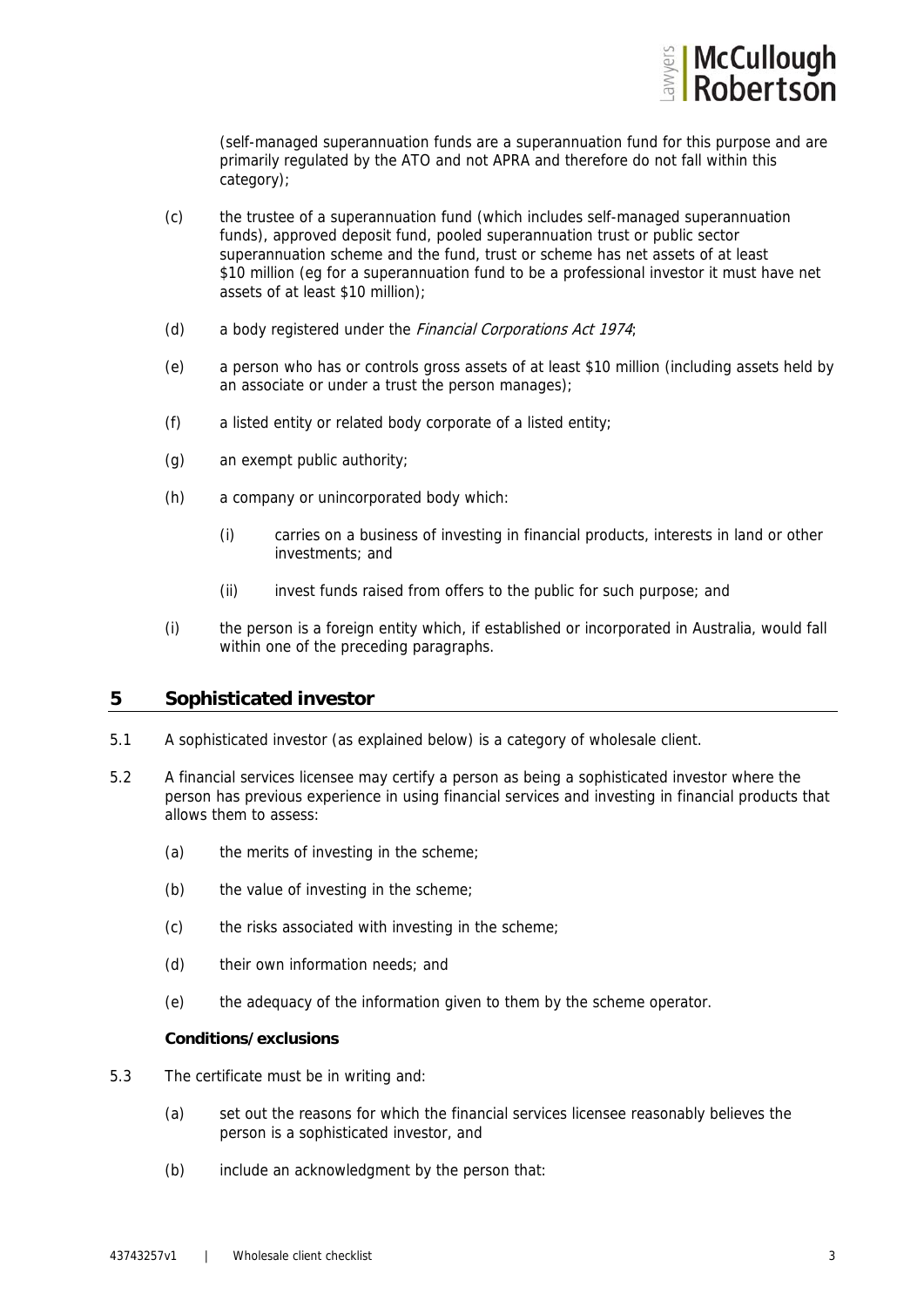

- (i) the interest they are acquiring in the scheme is not for use in connection with a business;
- (ii) they:
	- (A) have not received any disclosure documents (such as a product disclosure statement); or
	- (B) are not owed any other obligations by the financial services licensee under Chapter 7 of the Corporations Act 2001 (Cth);

that they would otherwise be entitled to if they were retail clients.

5.4 An example of the form of the certificate is included at Annexure B.

# **6 Controlled entities**

- 6.1 A company or trust controlled by a wholesale client is taken to be a wholesale client.
- 6.2 A related body corporate of a company which is a wholesale client is taken to be a wholesale client.

#### **Examples**

- (a) Mr Smith has net assets of \$2.5 million and is a wholesale client. If he establishes a \$2 shelf company of which he is the sole director and shareholder, that company will also be a wholesale client.
- (b) If a parent company is a wholesale client, all other companies within the corporate group automatically qualify as wholesale clients.

# **7 Superannuation sourced money**

- 7.1 For the purposes of calculating whether an investor has invested \$500,000 for determining wholesale client status money is excluded if it will be, or has been in the previous six months, paid to the investor as an eligible termination payment (**ETP**) by the trustee of a regulated superannuation fund.
- 7.2 Generally, an ETP is a payment made from a superannuation fund to a member (i.e. a person who is entitled to access their superannuation). This is to be contrasted with an investment by a superannuation fund, via its trustee, which is not an ETP.
- 7.3 The criteria for a regulated superannuation fund are as follows:
	- (a) a fund whose trustee is a company, where the fund's governing rules require the trustee to be a company; or
	- (b) a pension fund; and
	- (c) the trustee has notified APRA or the ATO that the Superannuation Industry (Supervision) Act 1993 is to apply to the fund.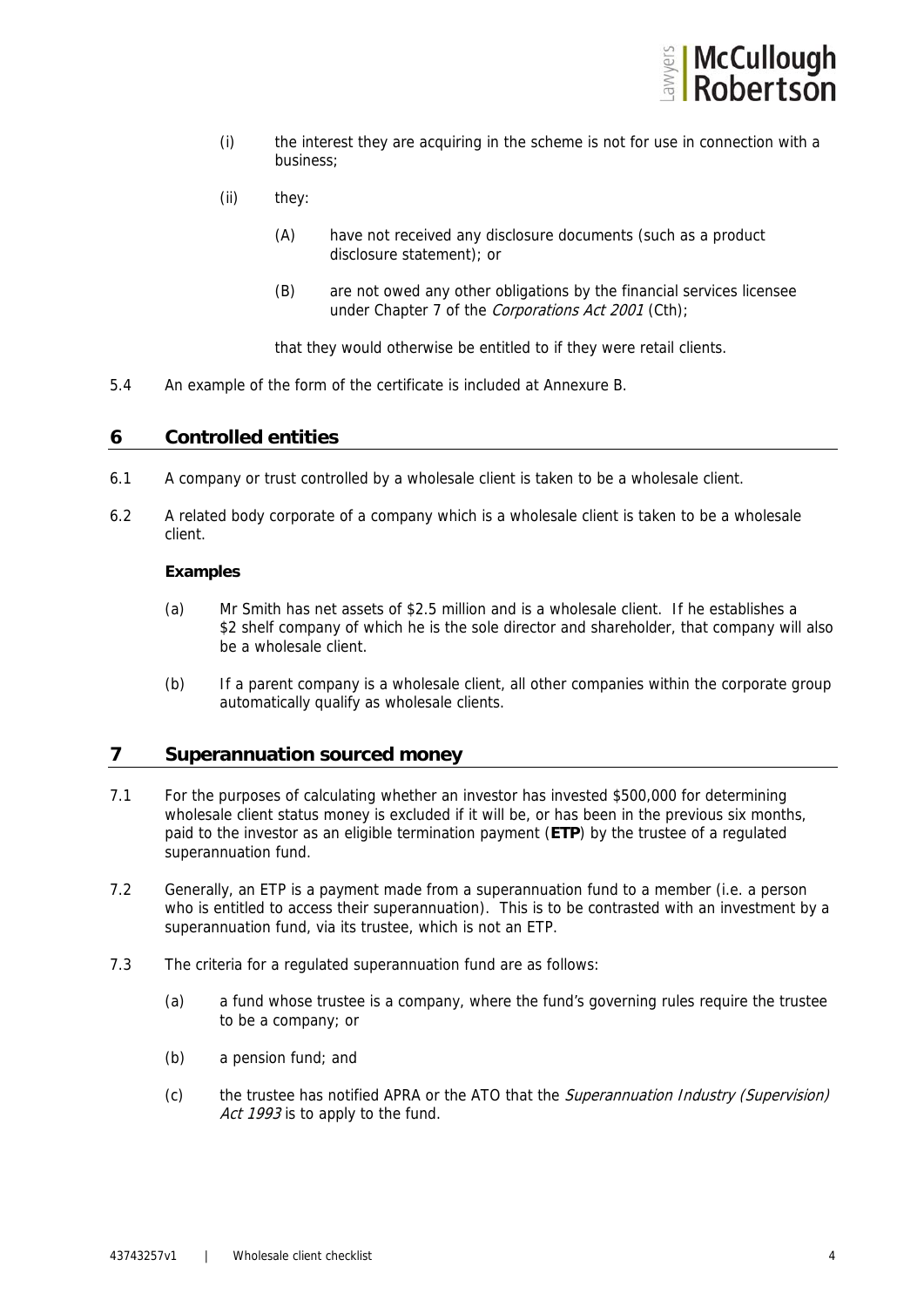

- 7.4 Also, the restriction on excluding superannuation sourced money in determining the amount invested only applies if the product issuer knows, or ought reasonably to have known, the investment moneys fell within this category.
- 7.5 Therefore the following is not superannuation sourced money and will be included in determining the amount invested:
	- (a) moneys invested by superannuation funds, including self-managed superannuation funds, public offer superannuation funds and pooled superannuation trusts (as such moneys are not ETPs and pooled superannuation trusts are not regulated superannuation funds); and
	- (b) moneys which would be superannuation sourced money but where the issuer does not know, or would not reasonably be expected to know, this. For example, if the issuer does not know the wholesale client it is unlikely the money will be excluded as generally the issuer, unless notified otherwise, will have no way of knowing that the investment is an ETP from a regulated superannuation fund. An acknowledgement to this effect on the application form can assist the issuer's position that it did not know, and would not reasonably be expected to have known, the investment money was superannuation sourced money.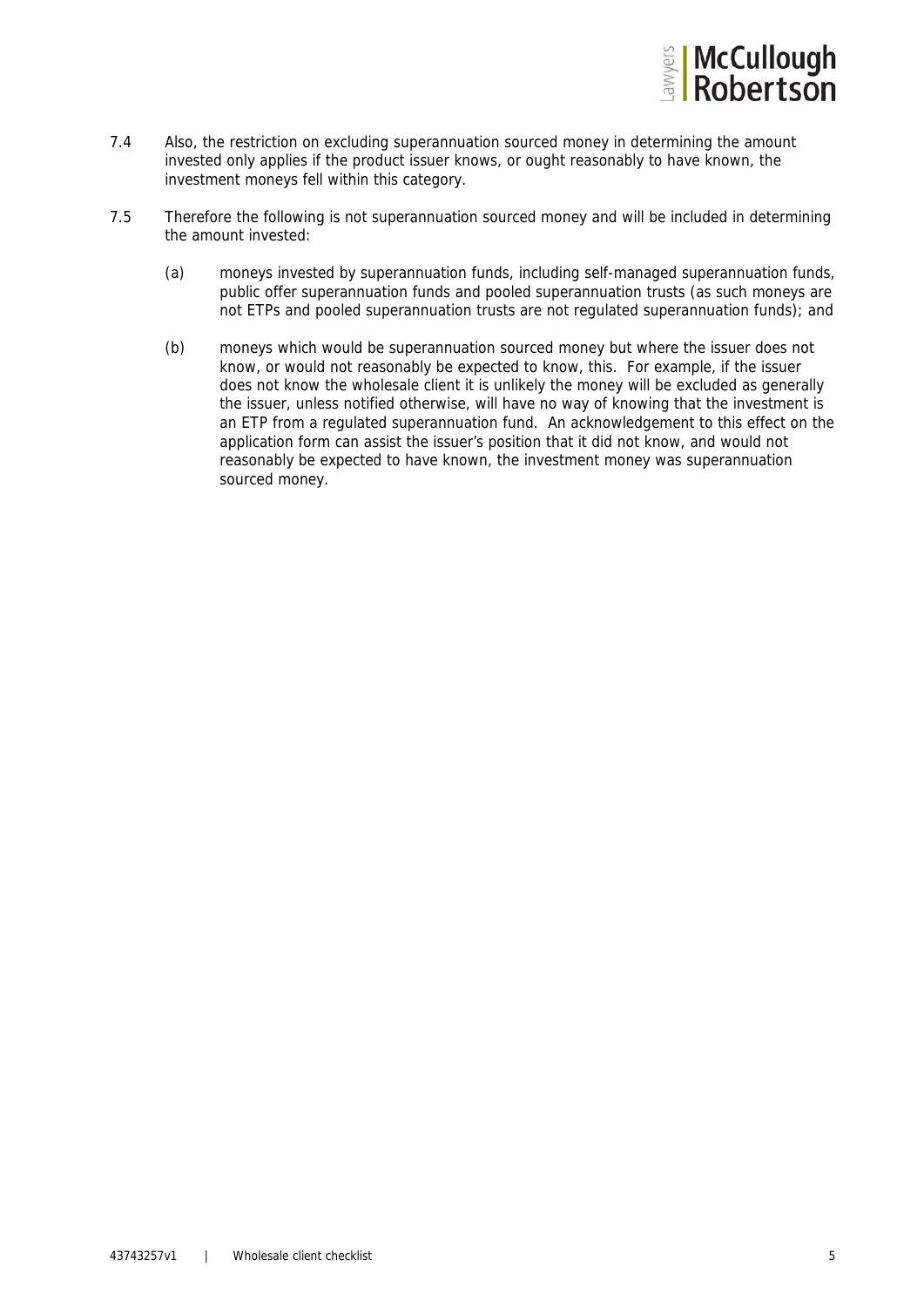# Annexure A Certificate by accountant

Wholesale client - section 761G Corporations Act 2001 (Cth)

|                          | Applicant:                                                                                                                                 |                                                                                                                                                                                                                                           |                                                                                          |  |  |
|--------------------------|--------------------------------------------------------------------------------------------------------------------------------------------|-------------------------------------------------------------------------------------------------------------------------------------------------------------------------------------------------------------------------------------------|------------------------------------------------------------------------------------------|--|--|
|                          |                                                                                                                                            |                                                                                                                                                                                                                                           | (print name)                                                                             |  |  |
|                          |                                                                                                                                            | Insert full name and address of qualified accountant*                                                                                                                                                                                     |                                                                                          |  |  |
| Name:                    |                                                                                                                                            |                                                                                                                                                                                                                                           |                                                                                          |  |  |
| Address:                 |                                                                                                                                            |                                                                                                                                                                                                                                           |                                                                                          |  |  |
|                          |                                                                                                                                            |                                                                                                                                                                                                                                           |                                                                                          |  |  |
| Telephone:<br>Facsimile: |                                                                                                                                            | Business:                                                                                                                                                                                                                                 | Private:                                                                                 |  |  |
|                          |                                                                                                                                            |                                                                                                                                                                                                                                           |                                                                                          |  |  |
| Email:                   |                                                                                                                                            |                                                                                                                                                                                                                                           |                                                                                          |  |  |
|                          |                                                                                                                                            |                                                                                                                                                                                                                                           |                                                                                          |  |  |
|                          |                                                                                                                                            | Declaration by qualified accountant*                                                                                                                                                                                                      |                                                                                          |  |  |
|                          |                                                                                                                                            | I, the qualified accountant* named above, certify that the following is true and correct:                                                                                                                                                 |                                                                                          |  |  |
| (a)                      |                                                                                                                                            | I am a qualified accountant*;                                                                                                                                                                                                             |                                                                                          |  |  |
| (b)                      |                                                                                                                                            | this certificate is given at the request of the applicant described above in relation to the<br>acquisition of a financial product;                                                                                                       |                                                                                          |  |  |
| (c)                      |                                                                                                                                            | the applicant is known to me and for the purposes of section 761G(7)(c) Corporations Act<br>2001 (Cth) (Corporations Act) the applicant, either personally or in conjunction with a<br>company or trust controlled by the applicant, has: |                                                                                          |  |  |
|                          | (i)                                                                                                                                        | net assets of at least \$2.5 million; or                                                                                                                                                                                                  |                                                                                          |  |  |
|                          | (ii)                                                                                                                                       | or                                                                                                                                                                                                                                        | a gross income for each of the last two financial years of at least \$250,000 a year;    |  |  |
| (d)                      | the applicant is a company or trust controlled by a person known to me for the purposes of<br>section 761G(7)(c) Corporations Act who has: |                                                                                                                                                                                                                                           |                                                                                          |  |  |
|                          | (i)                                                                                                                                        | net assets of at least \$2.5 million; or                                                                                                                                                                                                  |                                                                                          |  |  |
|                          |                                                                                                                                            |                                                                                                                                                                                                                                           |                                                                                          |  |  |
|                          | (ii)                                                                                                                                       | or                                                                                                                                                                                                                                        |                                                                                          |  |  |
| (e)                      |                                                                                                                                            | purposes of section 761G(7)(c) Corporations Act, has:                                                                                                                                                                                     | the applicant is a body corporate and a related body corporate of the applicant, for the |  |  |
|                          | (i)                                                                                                                                        | net assets of at least \$2.5 million; or                                                                                                                                                                                                  | a gross income for each of the last two financial years of at least \$250,000 a year;    |  |  |

Signature of qualified accountant\* Date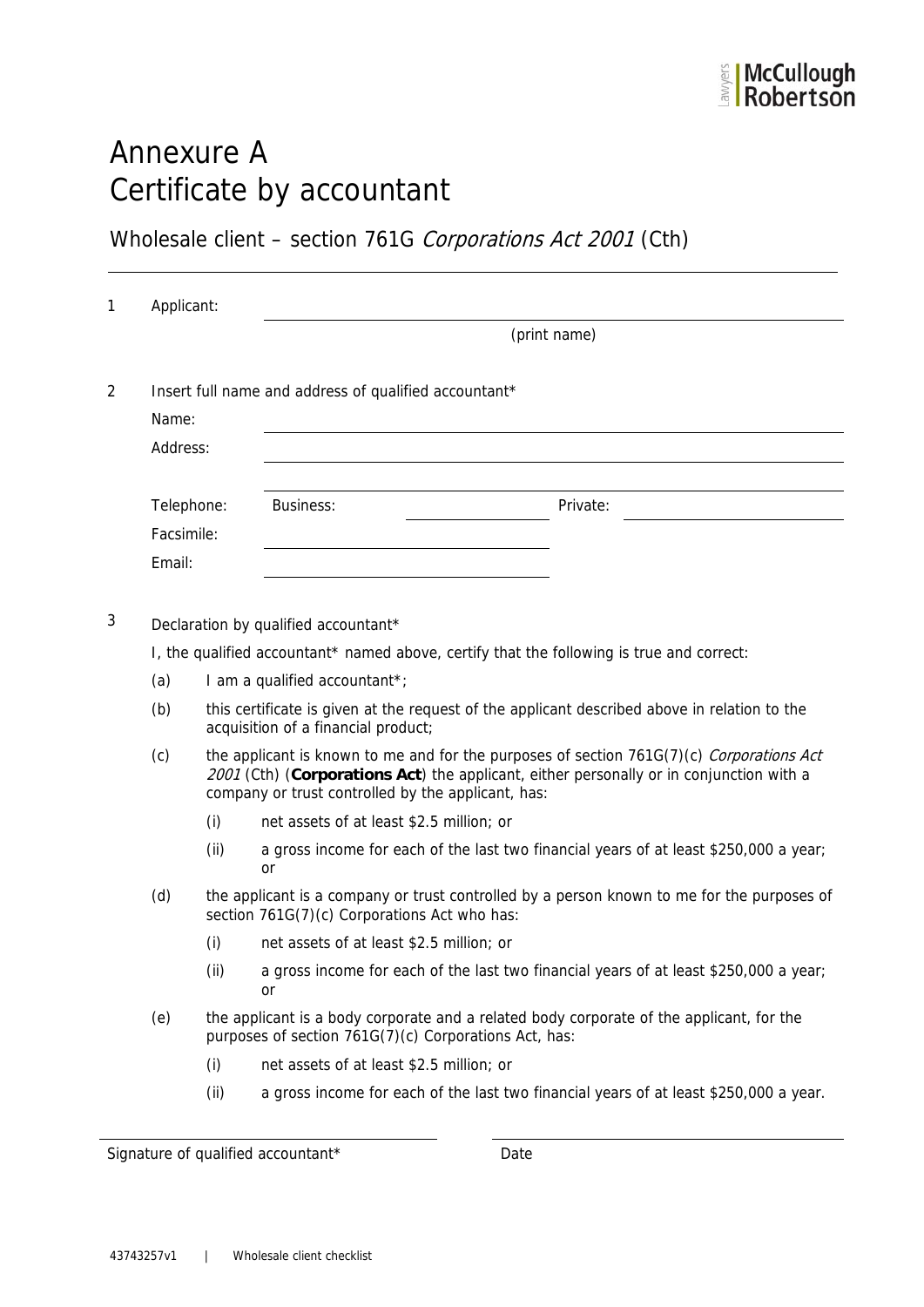- Qualified accountant means a member of a professional body that is approved by ASIC in writing for the purposes of the definition. ASIC has indicated that for the purposes of the relevant definition it will approve any member of:
	- (a) CPA Australia (**CPAA**) who is entitled to use the post nominals 'CPA' or 'FCPA' and is subject to and complies with CPAA's continuing professional development requirements;
	- (b) Chartered Accountants Australia and Nez Zealand (**CA ANZ**) who is entitled to use the post nominals 'CA', 'ACA' or 'FCA' and is subject to and complies with CA ANZ's continuing professional education requirements;
	- (c) the Institute of Public Accountants (**IPA**) who is entitled to use the post nominals 'AIPA', 'MIPA' and FIPA' and is subject to and complies with the IPA's continuing professional education requirements; or
	- (d) a member of an eligible foreign professional body\*\* who has at least three years practical experience in accounting or auditing and is providing a certificate for the purpose of section 761G(7)(c) Corporations Act to a person who is resident in the same country (being a country other than Australia) as that member.
- \*\* Eligible foreign professional body means each of the following; American Institute of Certified Public Accountants, Association of Certified Chartered Accountants (United Kingdom), Canadian Institute of Chartered Accountants, Institute of Chartered Accountants New Zealand, Institute of Chartered Accountants in England and Wales, Institute of Chartered Accountants in Ireland and Institute of Chartered Accountants of Scotland.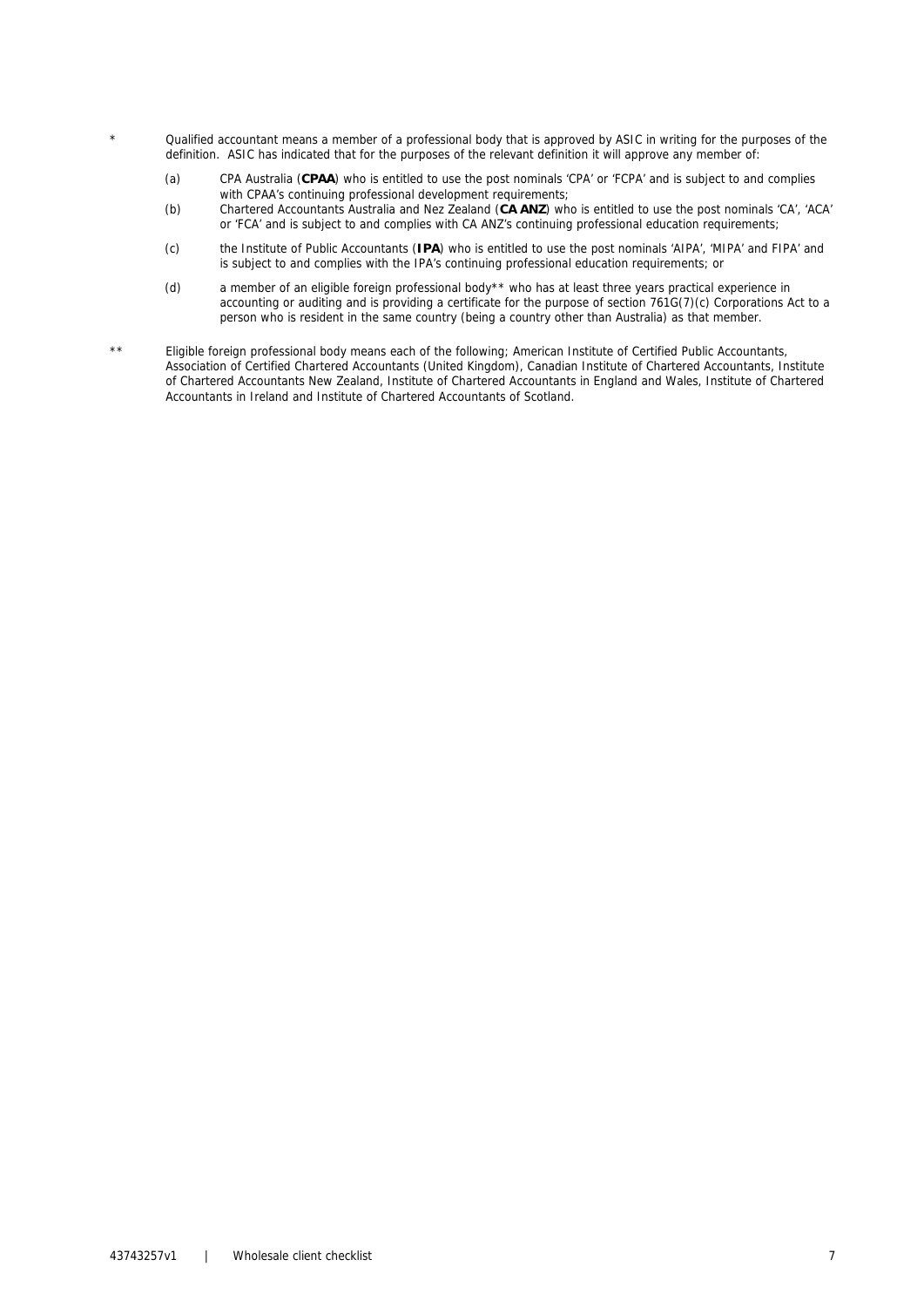# Annexure B Certificate by Australian financial services licensee

Wholesale client - section 761GA Corporations Act 2001 (Cth)

|     |                                                                                                                                                                                                                   | (print name)                                                                                                                                                                             |  |  |
|-----|-------------------------------------------------------------------------------------------------------------------------------------------------------------------------------------------------------------------|------------------------------------------------------------------------------------------------------------------------------------------------------------------------------------------|--|--|
|     | Insert full name and address of AFSL Holder                                                                                                                                                                       |                                                                                                                                                                                          |  |  |
|     |                                                                                                                                                                                                                   |                                                                                                                                                                                          |  |  |
|     |                                                                                                                                                                                                                   |                                                                                                                                                                                          |  |  |
|     |                                                                                                                                                                                                                   |                                                                                                                                                                                          |  |  |
|     |                                                                                                                                                                                                                   |                                                                                                                                                                                          |  |  |
|     |                                                                                                                                                                                                                   | <b>Statement by AFSL Holder</b>                                                                                                                                                          |  |  |
|     |                                                                                                                                                                                                                   | I, am an authorised representative/representative of the AFSL Holder and confirm:                                                                                                        |  |  |
| (a) | I am authorised by the AFSL Holder to issue this certificate;                                                                                                                                                     |                                                                                                                                                                                          |  |  |
| (b) | the Client is known to me and I am satisfied on reasonable grounds that the Client has<br>previous experience in using financial services and investing in financial products that allow<br>the Client to assess: |                                                                                                                                                                                          |  |  |
|     | (i)                                                                                                                                                                                                               | the merits of the Offer;                                                                                                                                                                 |  |  |
|     | (ii)                                                                                                                                                                                                              | the value of the Offer;                                                                                                                                                                  |  |  |
|     | (iii)                                                                                                                                                                                                             | the risks associated with the Offer;                                                                                                                                                     |  |  |
|     | (iv)                                                                                                                                                                                                              | the Client's own information needs; and                                                                                                                                                  |  |  |
|     | (v)                                                                                                                                                                                                               | the adequacy of the information given by the AFSL Holder and the issuer of the<br>Offer.                                                                                                 |  |  |
| (c) | The 'Offer' is:                                                                                                                                                                                                   |                                                                                                                                                                                          |  |  |
|     | [#insert details of the 'Offer']                                                                                                                                                                                  |                                                                                                                                                                                          |  |  |
| (d) | the reasonable grounds referred to in (b) above are:                                                                                                                                                              |                                                                                                                                                                                          |  |  |
|     | (i)                                                                                                                                                                                                               | [#the Client has been a significant investor in the following investments]                                                                                                               |  |  |
|     | (ii)                                                                                                                                                                                                              | [#the Client has been my client for [#insert] years having undertaken a number of<br>investments which exceed \$[#insert]]                                                               |  |  |
|     | (iii)                                                                                                                                                                                                             | [#the Client is a director/senior officer/investment manager of [#insert] which a<br>professional investor and the Client has been involved in the investment decisions<br>of [#insert]] |  |  |
|     | (iv)                                                                                                                                                                                                              | [#insert]                                                                                                                                                                                |  |  |
|     |                                                                                                                                                                                                                   |                                                                                                                                                                                          |  |  |
|     |                                                                                                                                                                                                                   | Client:<br>Name:<br>Address:<br>AFSL No:<br>Telephone:                                                                                                                                   |  |  |